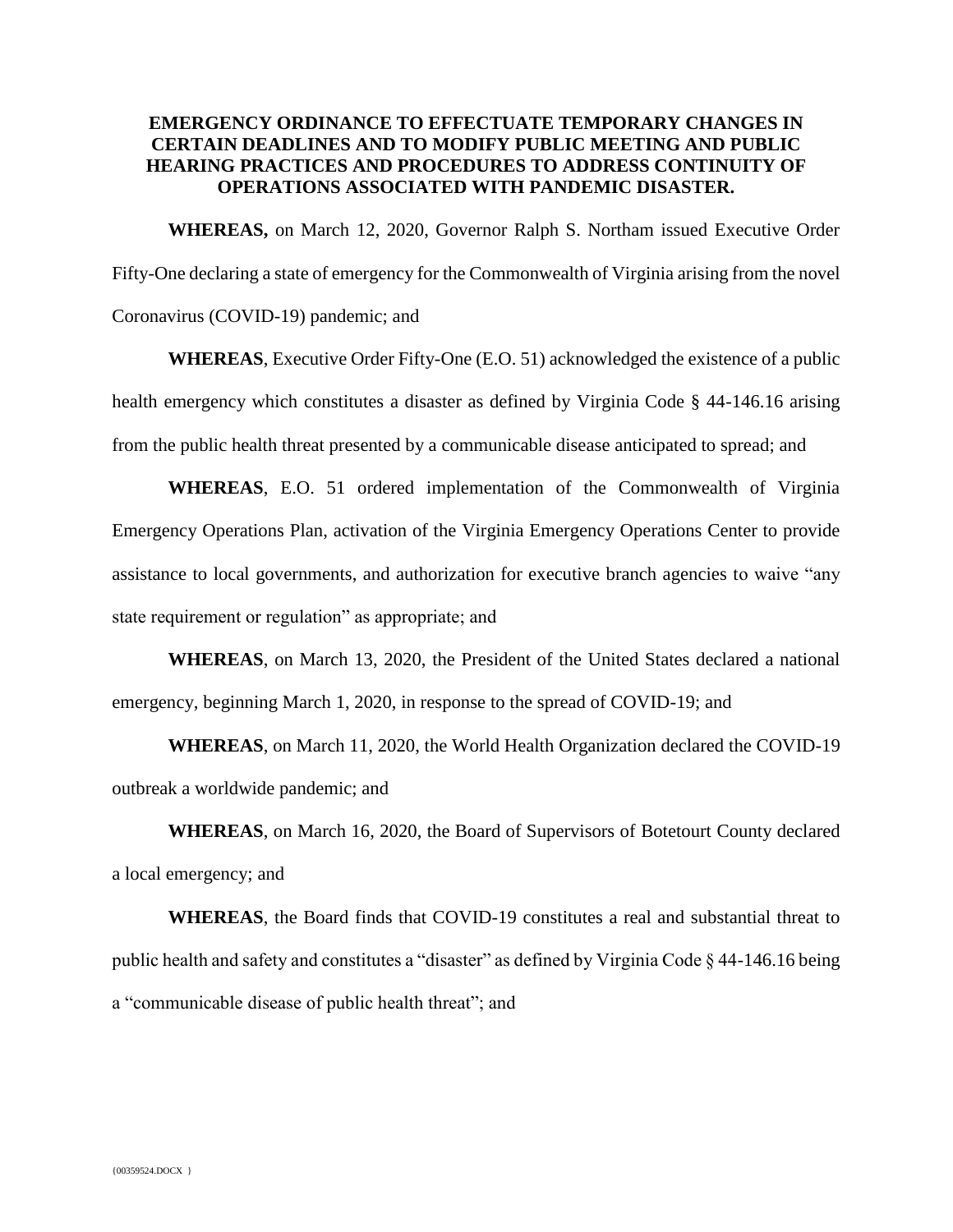**WHEREAS**, Virginia Code § 15.2-1413 provides that the Board may, notwithstanding any contrary provision of law, adopt an ordinance to assure continuity of government operations during the disaster and for a period not to exceed six months following the disaster; and

**WHEREAS**, Virginia Code § 15.2-1200 provides the county with authority to adopt necessary regulations to prevent the spread of contagious diseases among its residents; and

**WHEREAS**, Virginia Code § 44-146.21(C) further provides that the locality may, during a declared local emergency, "proceed without regard to time-consuming procedures and formalities prescribed by law (except mandatory constitutional requirements) pertaining to performance of public work"; and

**WHEREAS**, Virginia Code § 2.2-3708.2(A)(3) allows, under certain procedural requirements including public notice and access, that members of the Board may convene solely by electronic means "to address the emergency"; and

**WHEREAS**, the open public meeting requirements of the Virginia Freedom of Information Act ("FOIA") are limited only by a properly claimed exemption provided under that Act or "any other statute"; and

**WHEREAS**, the Governor and Health Commissioner of the Commonwealth of Virginia and the President of the United States have recommended suspension of public gatherings of more than ten attendees; and

**WHEREAS**, this emergency ordinance in response to the disaster caused by the COVID-19 pandemic promotes public health, safety and welfare and is consistent with the law of the Commonwealth of Virginia, the Constitution of Virginia, and the Constitution of the United States of America.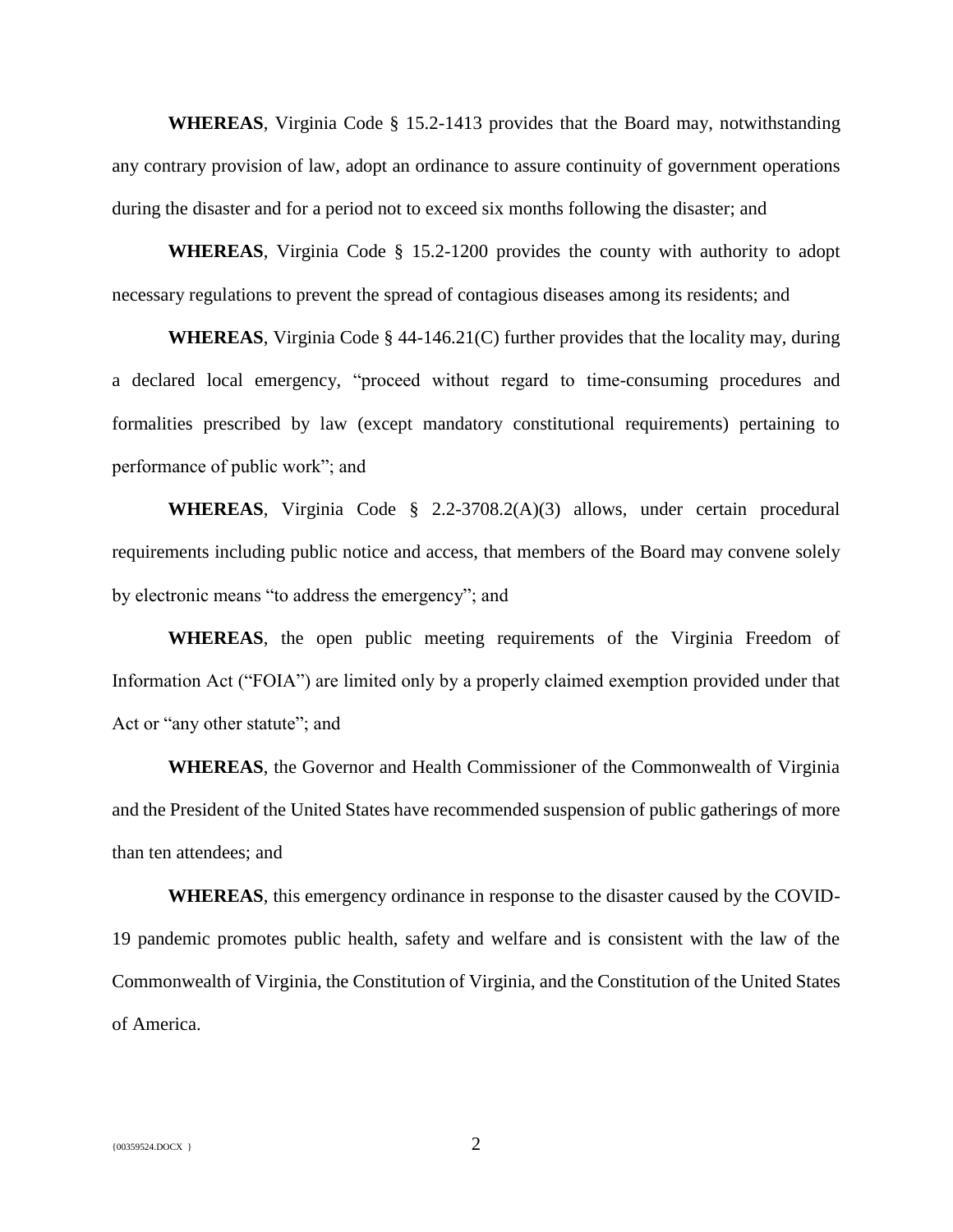**NOW, THEREFORE, BE IT ORDAINED** by the Board of Supervisors of Botetourt County, Virginia:

1. That the COVID-19 pandemic makes it unsafe to assemble in one location a quorum for public bodies and the number of citizens who customarily attend public meetings and public hearings of such public bodies, including the Board, the School Board, the Planning Commission, Board of Zoning Appeals, Board of Equalization, Economic Development Authority Board of Directors, and all local and regional boards, commissions, committees and authorities created by the Board or to which the Board appoints all or a portion of its members (collectively "Public Entities" and individually "Public Entity"), or for such Public Entities to conduct meetings in accordance with normal practices and procedures.

2. That in accordance with Virginia Code § 15.2-1413, and notwithstanding any contrary provision of law, general or special, the following emergency procedures are adopted to ensure the continuity of government during this emergency and disaster:

- a. Any meeting or activities which require the physical presence of members of the Public Entities may be held through real time electronic means (including audio, telephonic, video or other practical electronic medium) without a quorum physically present in one location; and
- b. Prior to holding any such electronic meeting, the Public Entity shall provide public notice of at least three days in advance of the electronic meeting identifying how the public may participate or otherwise offer comment; and
- c. Any such electronic meeting of Public Entities shall state on its agenda and at the beginning of such meeting that it is being held pursuant to and in compliance with this Ordinance; identify Public Entity members physically and/or electronically present,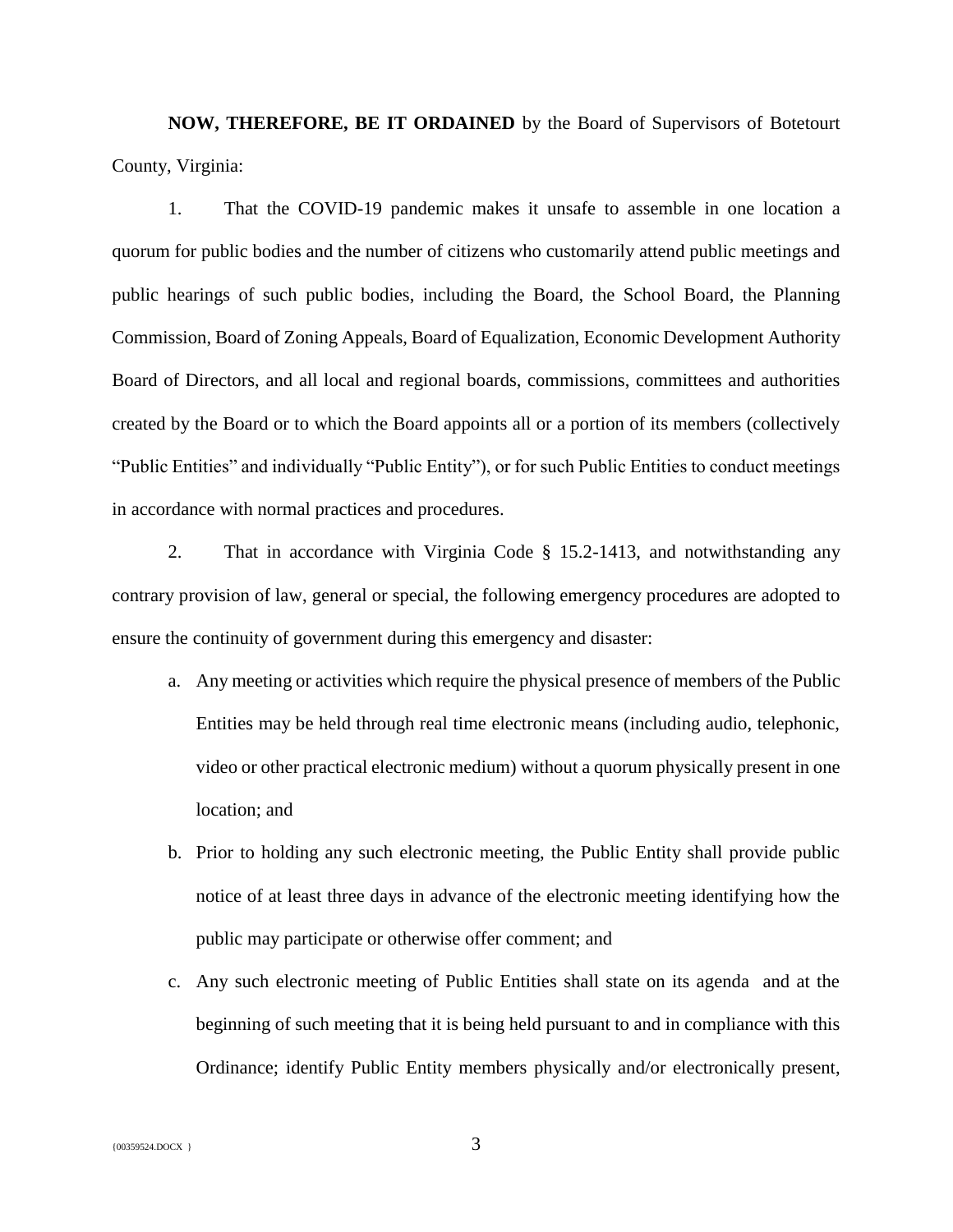and whether they are physically or electronically present; identify the persons responsible for receiving public comment; and identify notice of the opportunities for the public to access and participate in such electronic meeting; and

- d. Any such electronic meeting of the Public Entities shall be open to electronic participation by the public and to in-person participation by the public to the extent that such in-person participation is consistent with good public health and guidance from state and federal authorities; and, otherwise, shall be closed to in-person participation by the public; and
- e. For any matters requiring a public hearing, public comment may be solicited by electronic means in advance and shall also be solicited through telephonic or other electronic means during the course of the electronic meeting. All such public comments will be provided to members of the Public Entity at or before the electronic meeting and made part of the record for such meeting; and
- f. The minutes of all electronic meetings shall conform to the requirements of law, identify how the meeting was conducted, members participating, and specify what actions were taken at the meeting. The Public Entities may approve minutes of an electronic meeting at a subsequent electronic meeting and shall later approve all such minutes at a regular or special meeting after the emergency and disaster has ended.

**IT IS FURTHER ORDAINED** that notwithstanding any provision of law, regulation or policy to the contrary, any deadlines requiring action by a Public Entity, its officers (including Constitutional Officers) and employees of its organization shall be suspended during this emergency and disaster, however, the Public Entities, officers and employees thereof are encouraged to take such action as is practical and appropriate to meet those deadlines. Failure to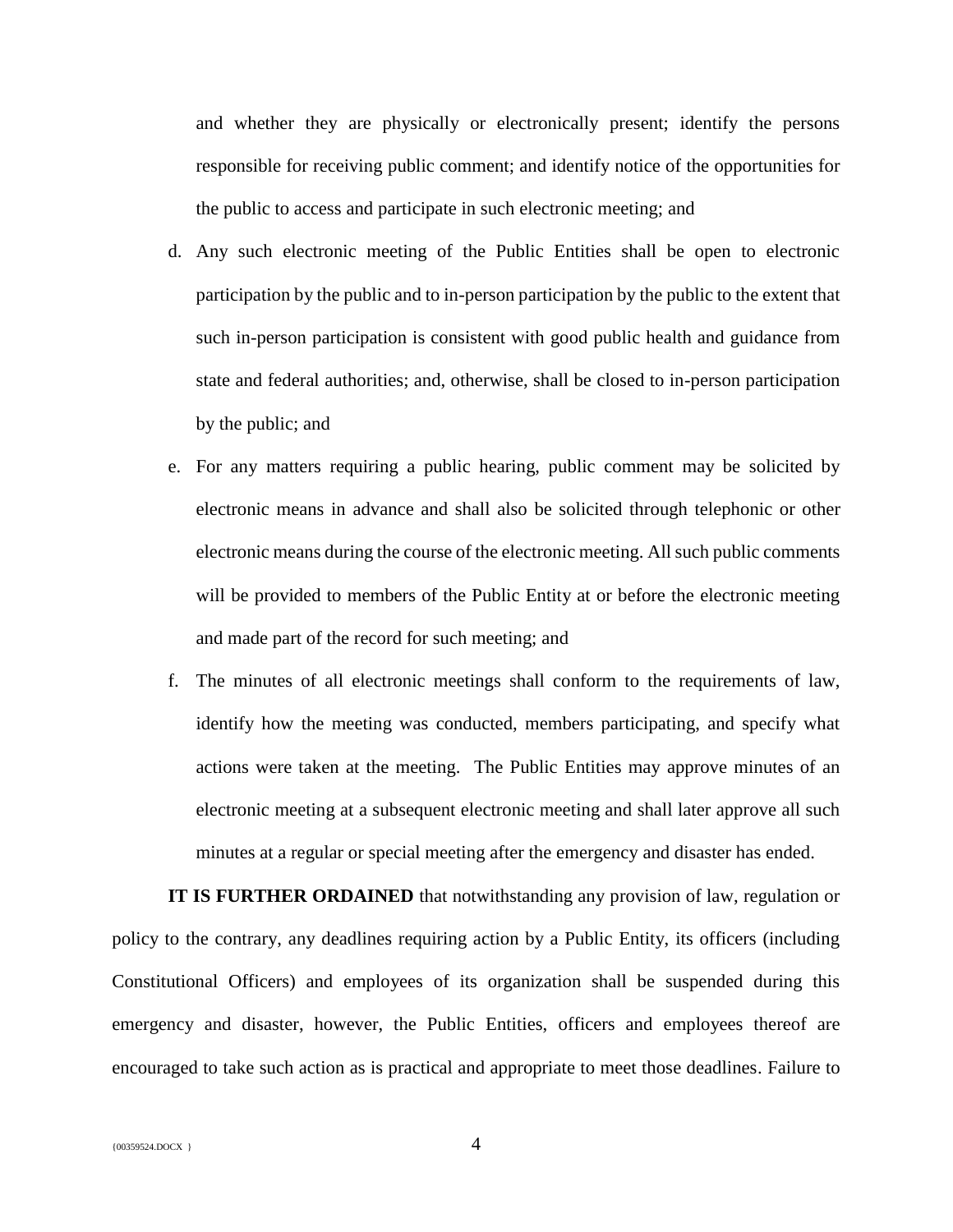meet any such deadlines shall not constitute a default, violation, approval, recommendation, or otherwise. This extension of time is applied to, without limitation, action on administrative permits such as zoning permits, subdivision plats, site plans, erosion and sediment control plans, stormwater management plans, and similar deadlines. Likewise, any Board agenda item scheduled or proposed to be scheduled during the duration of the disaster shall be deemed continued for the duration of the effectiveness of this Ordinance, if the Public Entity does not take action on the agenda item during that timeframe, including those agenda items for which state or local law requires an affirmative action to be taken within a mandated timeframe and the failure to act otherwise would be deemed an approval.

**IT IS FURTHER ORDAINED** that non-emergency public hearings and action items of Public Entities may be postponed to a date certain provided that public notice is given so that the public are aware of how and when to present their views. Specifically, the chair of any Public Entity is given the authority to reschedule public hearings or hold public hearings in alternative venues within the County so as to ensure public participation consistent with public health.

**IT IS FURTHER ORDAINED** that the provisions of this Emergency Ordinance shall remain in full force and effect for a period of 60 days, unless amended, rescinded or readopted by the Board in conformity with the notice provisions set forth in Virginia Code §15.2-1427 but in no event shall such ordinance be effective for more than six months following the conclusion of the disaster. Upon repeal by the Board or automatic expiration as described herein, this emergency ordinance shall terminate and normal practices and procedures of government shall resume.

**IT IS FURTHER ORDAINED** that the policies, procedures, and meeting guidelines adopted by any Public Entity are suspended to the extent they are inconsistent with this Ordinance.